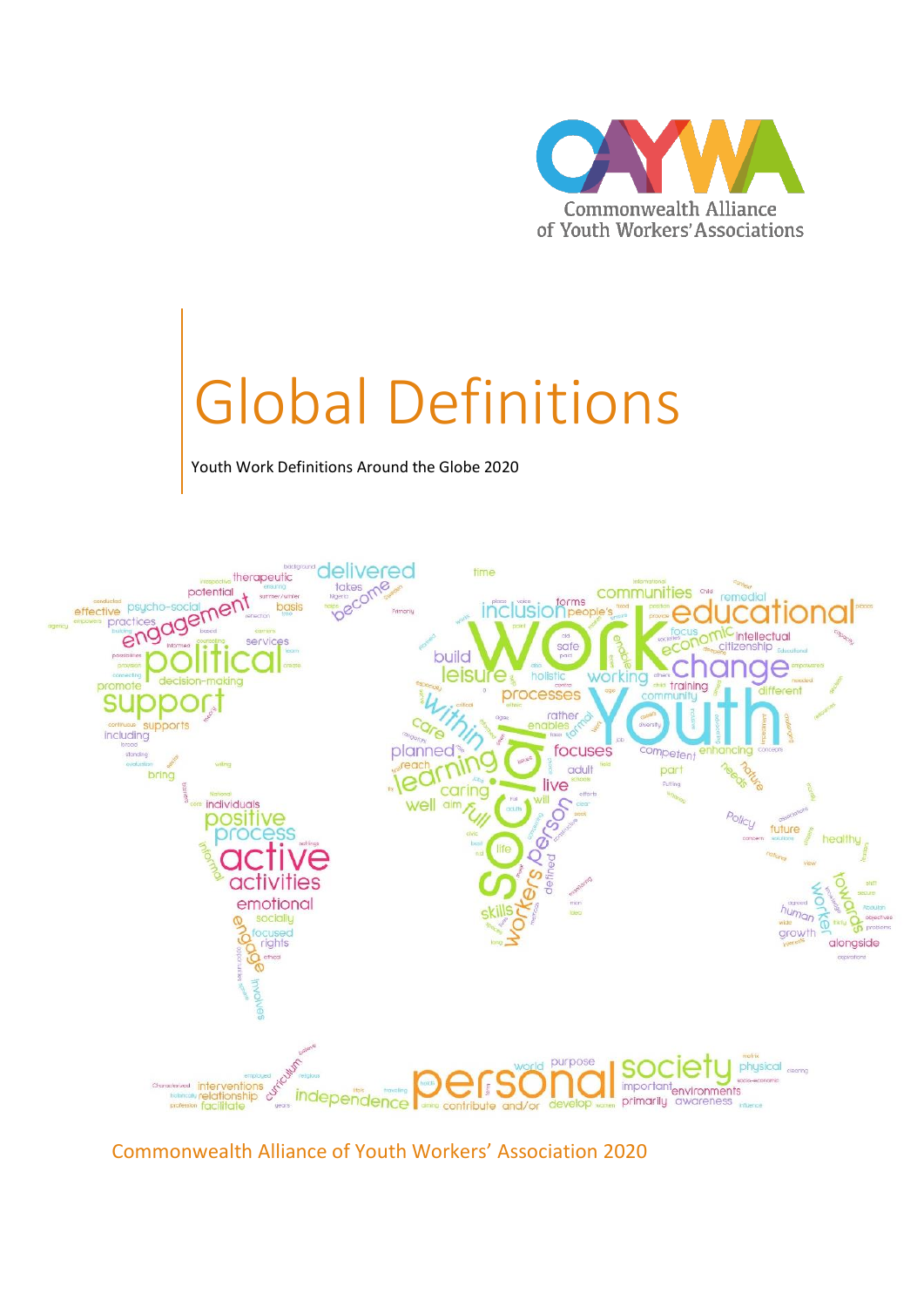#### *Forward*

When we set out to write this document we want it to be a living document. So as Youth Work continues to grow around the Commonwealth and around the globe so will this document. Our simple play on words evidences just how much we have in common as the larger the word the more common it is in the range of definitions. It is evident that Youth Work aims to build the capacity of young people to be global citizens but more importantly it is an educational/learning pedagogy. This was noted by the Commonwealth Education Ministers;

Commonwealth Education Ministers agree. At the twentieth meeting of Commonwealth Education Ministers in Nadi, Fiji in 2018, the final communique of outcomes stated:

Concerted efforts are required to impart global citizenship by inculcating universal and humanistic values through peace education, creating better understanding of social rights and responsibilities, and respecting cultural and religious diversity through formal and informal education and training. Ministers acknowledged the contribution of non-formal and informal learning in building the resilience of young people **and the role of youth and community workers** in delivering nonformal and informal education.

I also want to highlight the social and political context of Youth Work. Young people often do not have a voice in their communities and certainly not in their countries. So there remains a political imperative in Youth Work that aims to give back that voice. That often means the shifting of power from the powerful.

This document aims to make a small contribution to those struggles, by providing evidence of how many countries recognise Youth Work to assist others in that fight for recognition. A national definition is but a first step but a very important one.

Professor Robyn Broadbent

Chair Commonwealth Alliance of Youth Work Associations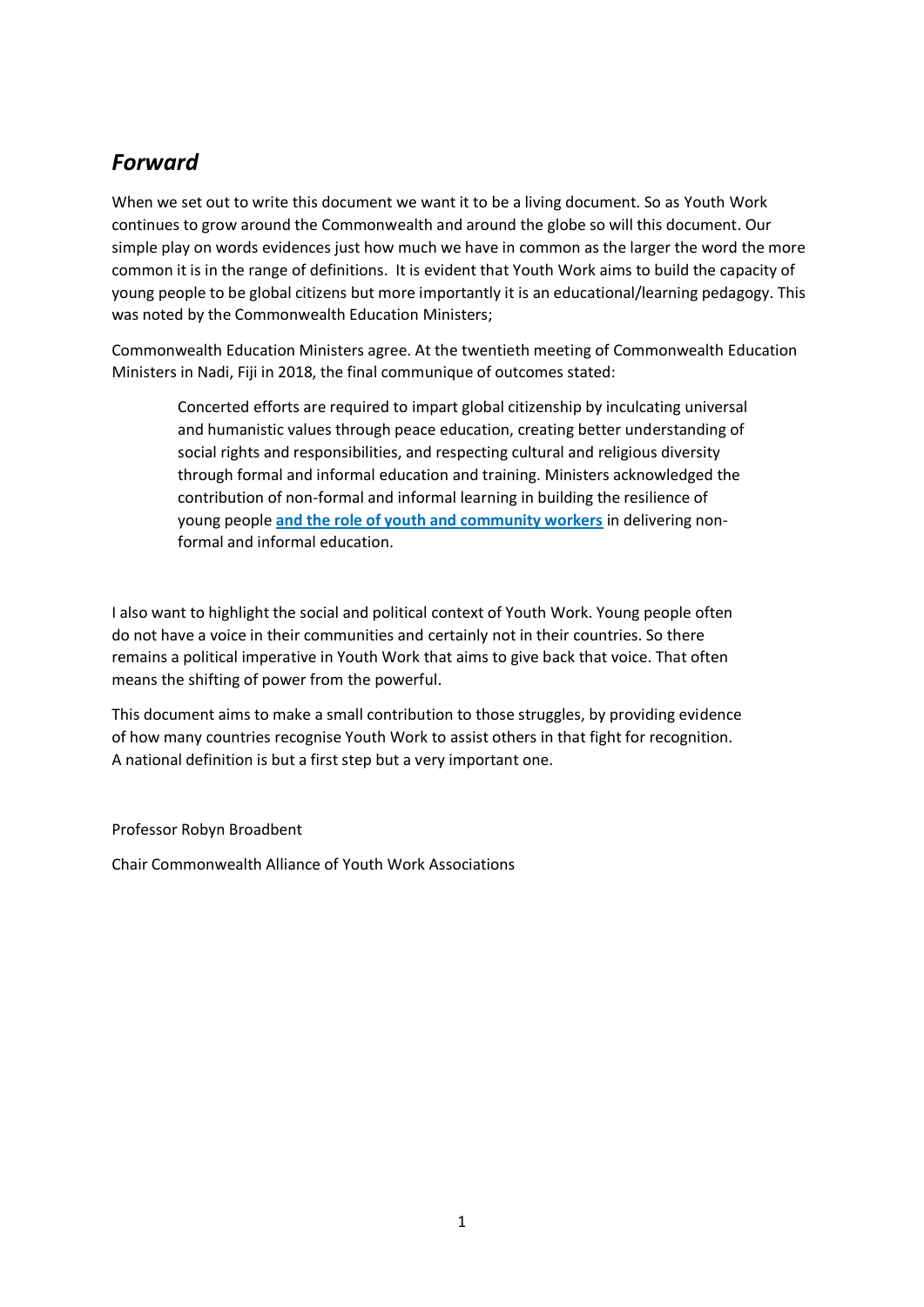*© 2020 Commonwealth Alliance of Youth Workers' Association*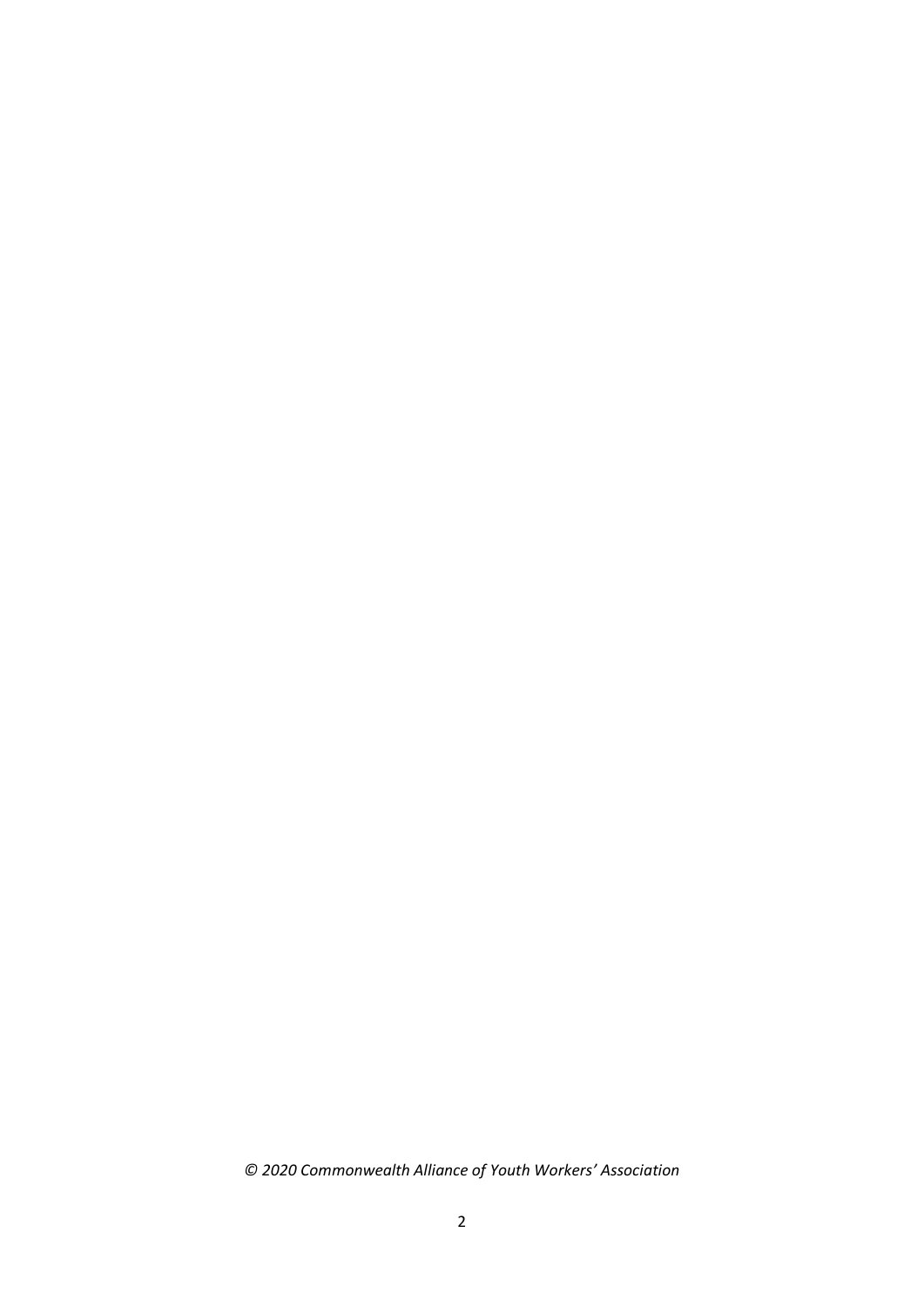Youth work is defined by the Commonwealth Secretariat as:

*'All forms of rights-based youth engagement approaches that build personal awareness and support the social, political and economic empowerment of young people, delivered through non-formal learning within a matrix of care.' (The Commonwealth 2020)*

#### **Australia**

*'Youth work is a practice that places young people and their interests first. Youth work is a relational practice, where the youth worker operates alongside the young person in their context. Youth work is an empowering practice that advocates for and facilitates a young person's independence, participation in society, connectedness and realisation of their rights.'*

#### **Canada**

*'Child and youth care workers specialise in the development and implementation of therapeutic programs and planned environments, and the utilisation of daily life events to facilitate change. At the core of all effective child and youth care practice is a focus on the therapeutics relationship; the application of theory and research about human growth and development to promote the optimal physical, psycho-social, spiritual, cognitive and emotional development of young people towards a healthy and productive adulthood; and a focus on strength and assets rather than pathology.'* 

(CCCYCA 2020)

(AYAC 2013)

#### **Belgium (Flemish Community)**

*'non-commercial, voluntary socio-cultural work organised in the leisure sphere for or by young people between the age of three and thirty years old and under educational guidance. It promotes the advancement of the full development of young people'*

(European Commission 2020a)

#### **Council of Europe**

*'Youth work is a broad term covering a wide variety of activities of a social, cultural, educational, environmental and/or political nature by, with and for young people, in groups or individually. Youth work is delivered by paid and volunteer youth workers and is based on non-formal and informal learning processes focused on young people and on voluntary participation. Youth work is quintessentially a social practice, working with young people and the societies in which they live, facilitating young people's active participation and inclusion in their communities and in decision making.'*

(Council of Europe 2020)

# **England**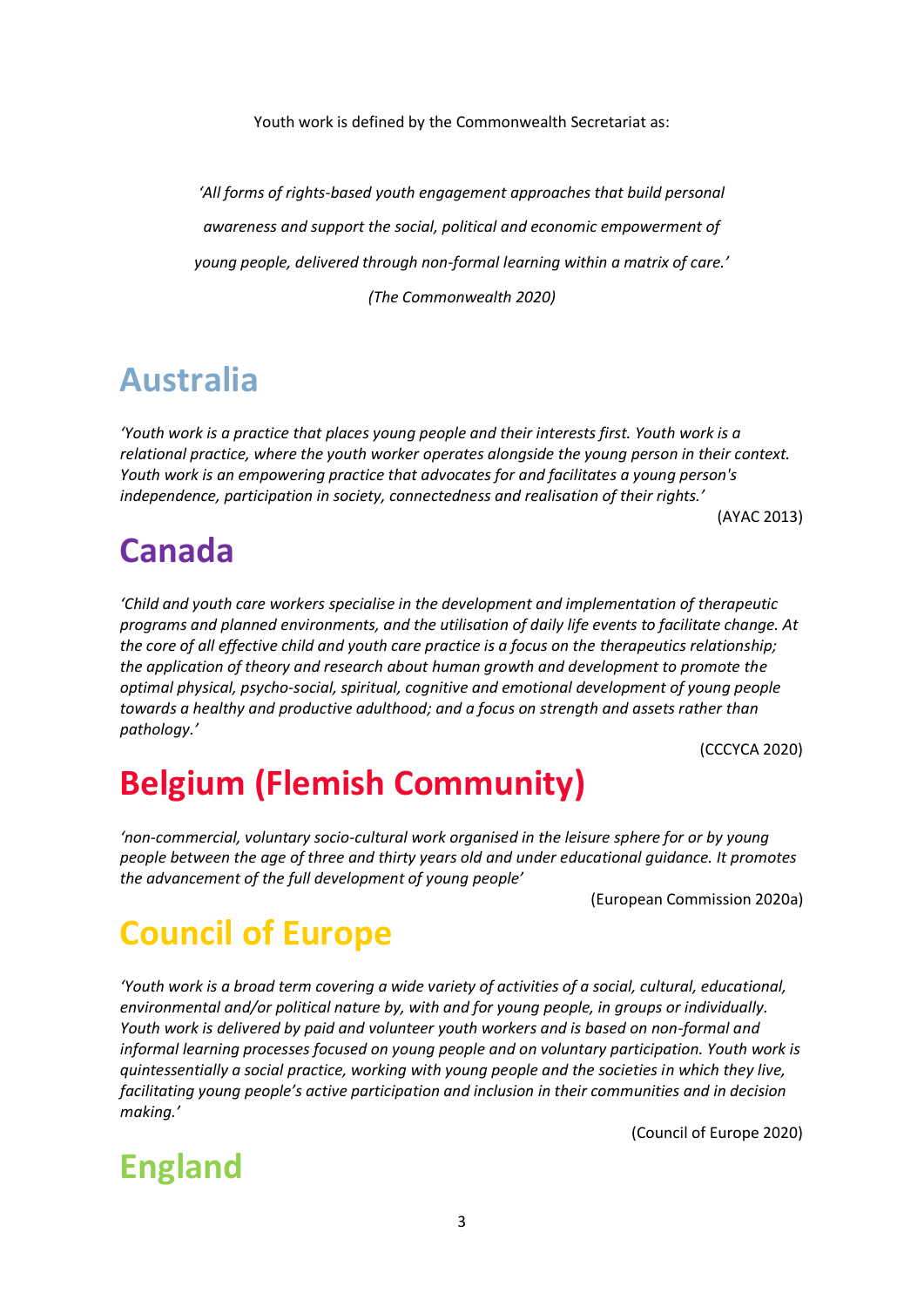*'Youth work focuses on personal and social development – the skills and attributes of young people – rather than to 'fix a problem'. It is an educational process that engages with young people in a curriculum that deepens a young person's understanding of themselves, their community and the world in which they live and supports them to proactively bring about positive changes.'*

(National Youth Agency 2020)

# **Estonia**

*'Youth work is a creation of conditions for promoting the diverse development of young people which enables them to be active outside their families, formal education acquired within the adult education system, and work on the basis of their free will.'*

(Republic of Estonia 2017)

# **Finland**

*'Youth work means the promotion of active citizenship in young people s leisure time, their empowerment, support to young people s growth and independence, and interaction between generations.'*

(Finland Ministry of Education 2006)

# **Greece**

*'Education and welfare services to support young people's safe and healthy transition to adult life, as well as leisure time activities which aim to contribute to the personal development of young people and enhance their active political participation and social inclusion.'*

#### (Petkovic & Howard 2015)

# **India**

*'To build future looking, wholesome adolescents and youth leaders through psycho-social interventions leading to economic, political and social inclusion. We believe that social change is effected through deep mind-set change of individuals and along with the empowerment of the socially excluded, it is imperative to hugely shift the attitudes of individuals in powerful decisionmaking positions in order to change the social structures that marginalize communities.'*

(Pravah 2020)

#### **Ireland**

*'A planned programme of education designed for the purpose of aiding and enhancing the personal and social development of young people through their voluntary involvement, and which is complementary to their formal, academic or vocational education and training and provided primarily by voluntary youth work organisations.'*

(National Youth Council of Ireland 2020)

#### **Jamaica**

*'Youth are an important part of Jamaica's history and future but often remain an untapped resource. This makes youth work practice a very important part of enabling an environment that*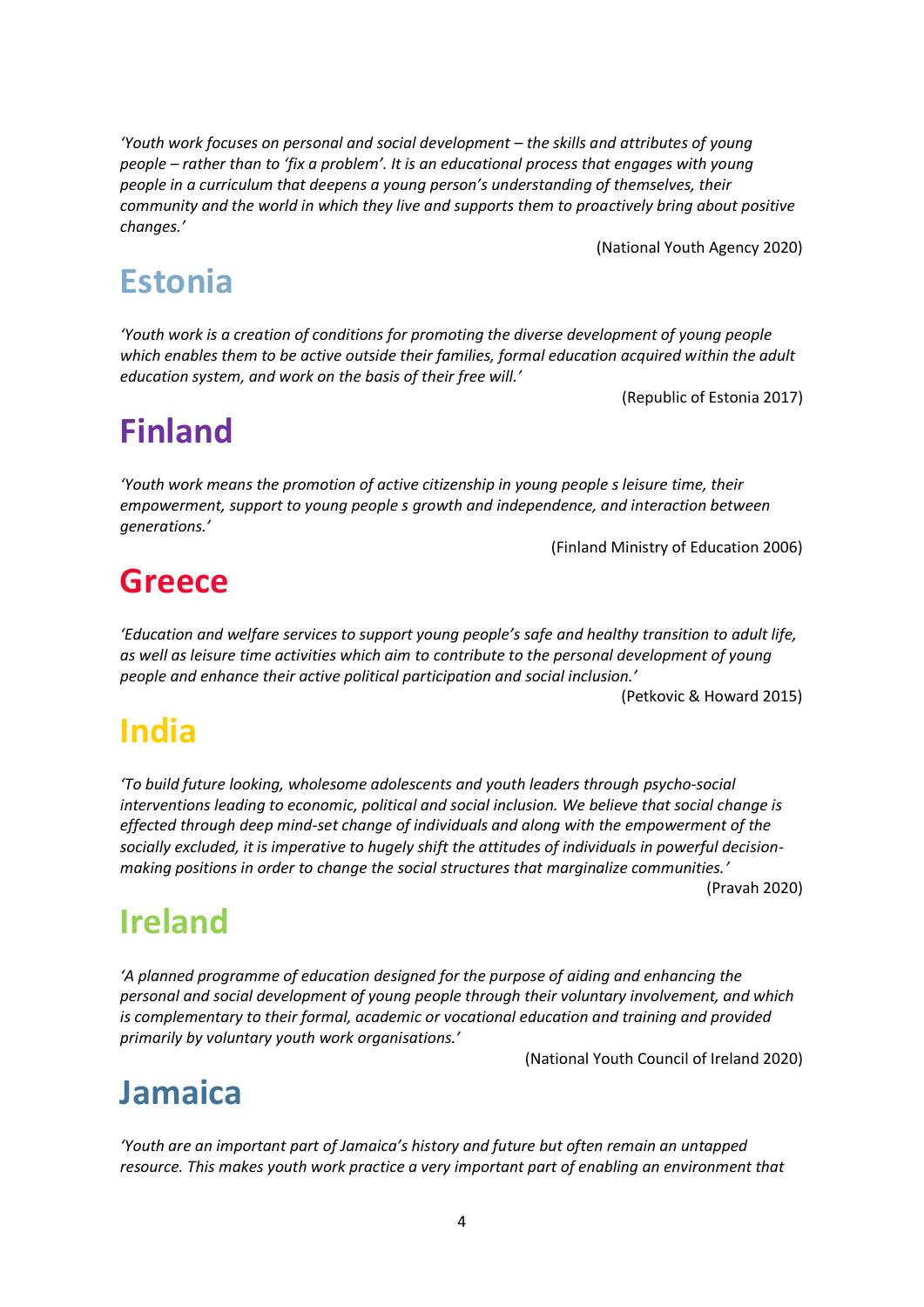*will ensure youth become recognized and supported as the valuable human capital that they are. We promote youth work, as well as are involved in innovating the practice to achieve positive youth outcomes.'* 

(JPYWA n.d.)

#### **Kenya**

*'The Policy defines youth work as all forms of youth engagement that build personal awareness and support the social, political and socioeconomic empowerment of youth. This Policy holds that youth work involves skills and competency development among the youth while enhancing their self-esteem, social connectedness, economic productivity, emotional and intellectual maturity and autonomy as well as supporting their self-empowerment within caring and supportive environment.'*

(Republic of Kenya 2019, pp.15)

#### **Malta**

*'Youth work in Malta is a non-formal learning activity aimed at the personal, social and political development of young people. Youth workers engage with young people within their communities, including the voluntary sector, and support them in realising their potential and address life's challenges critically and creatively to bring about social change. Youth work takes into account all strands of diversity and focuses on all young people between 13 and 30.'*

(Teuma and Zammit 2019)

#### **Malaysia**

*'Educational in nature (developmental) and not therapeutic (remedial), involves constructive*  interventions with young people in non-formal and informal settings. Primarily concern is personal *and social education. Characterized by the voluntary engagement of young people. Most effective when:* 

- *Planned and delivered with clear objectives*
- *Informed through continuous monitoring, evaluation and critical reflection on the processes and practices employed'*

(Abdullah n.d.)

# **New Zealand**

*'Youth work is the development of a relationship between a youth worker and a young person through: connecting with young people; where: young people are empowered, including the choice to engage for as long as agreed; and that: supports their holistic, positive development as rangatahi that contribute to themselves, their whanau, community and world.'*

(AraTaiohi 2020)

# **Nigeria**

*'Youth work is defined in Nigeria as youth engagement practice and methods that provide for the empowerment of its young men and women between ages 15 and 29. Putting their participation at the centre of National development efforts to meet their needs and aspirations; and to seek solutions to their problems irrespective of their ethnic, religious, and socio-economic background through non-formal learning delivered within international best practices.'*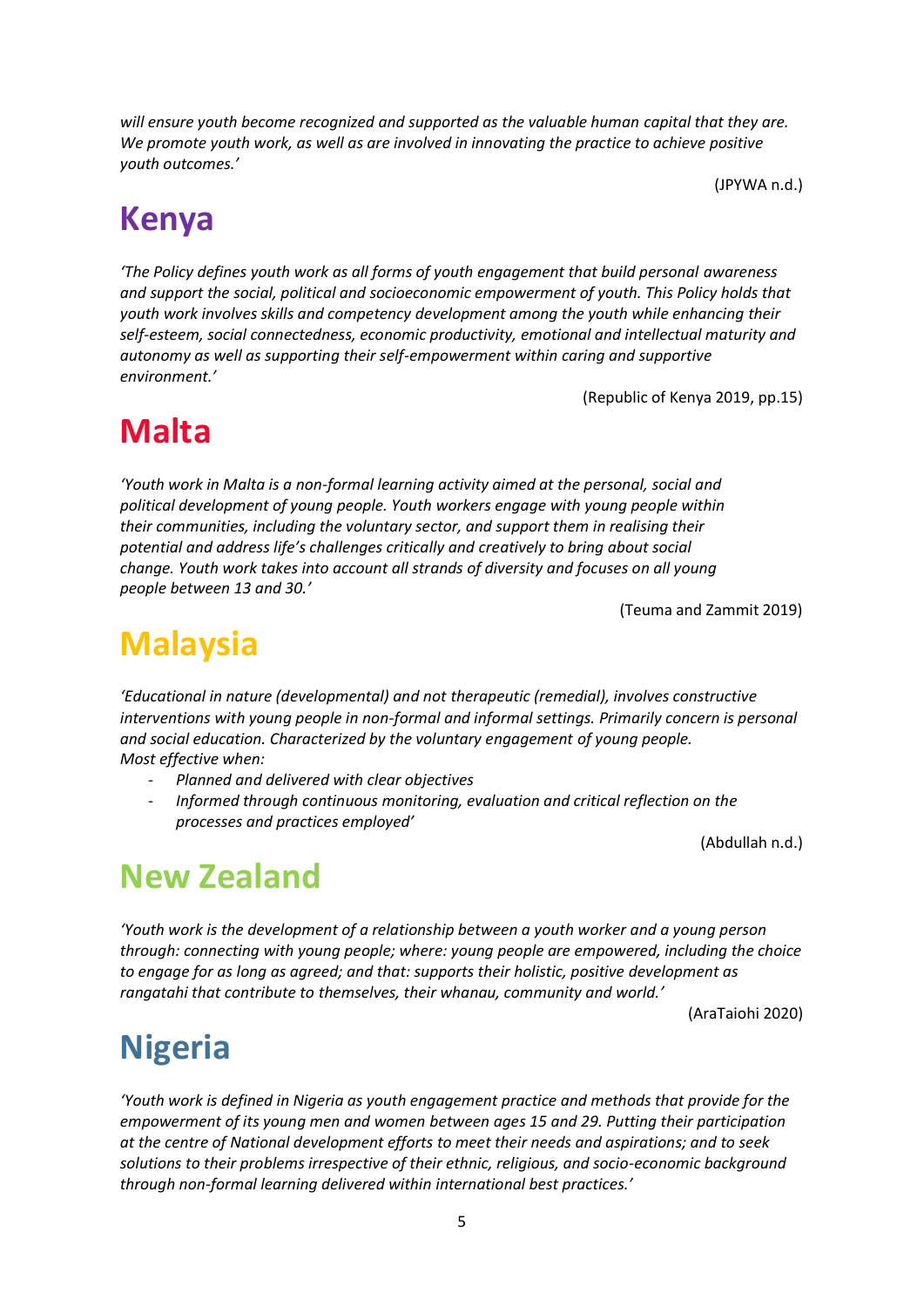6

(Nigerian Youth Work Association 2020)

*'Youth work is informed by the needs of young people and their participation, and through spaces where they engage with competent and caring adults.'*

(Kramer 2020, pp. 3)

#### **Romania**

*'Concepts in youth work are: participation, especially political and civic participation, leisure activities such as summer/winter schools, and counselling for young people on different issues concerning education, jobs, travelling, associations, information, training and voluntary work.'*

(Youth Partnership 2020)

# **Scotland**

*'Effective youth work helps young people to learn about themselves, others and society through non-formal educational activities which involve enjoyment, challenge and learning.'*

(Youth Scotland 2020)

# **Serbia**

*'Youth work is planned educational curriculum, created with the purpose of providing support to young people in the process of independence, by helping youth in personal and social development to become active members of the society and participants in the decision-making process. The idea of youth work is to create a safe environment and opportunities for active participation of young people on a voluntary basis in the process of acquiring skills, competencies and knowledge.'* (Youth Partnership 2018)

# **Singapore**

*'A person who works with young people to help them become socially, morally, emotionally, physically, and cognitively competent, through the provision of developmental, preventive and/or remedial services.' It also recognised that there is no fixed job definition or role for the youth worker, varying with each individual youth organisation.'*

(Tan J 2009, pp.89 )

# **South Africa**

*'Youth work is primarily focused on challenging the view that young people are an impediment to national progress. Youth Work is a field of practice that focuses on the holistic development of a young person.'*

(National Youth Policy 2020)

# **Spain**

#### **Norway**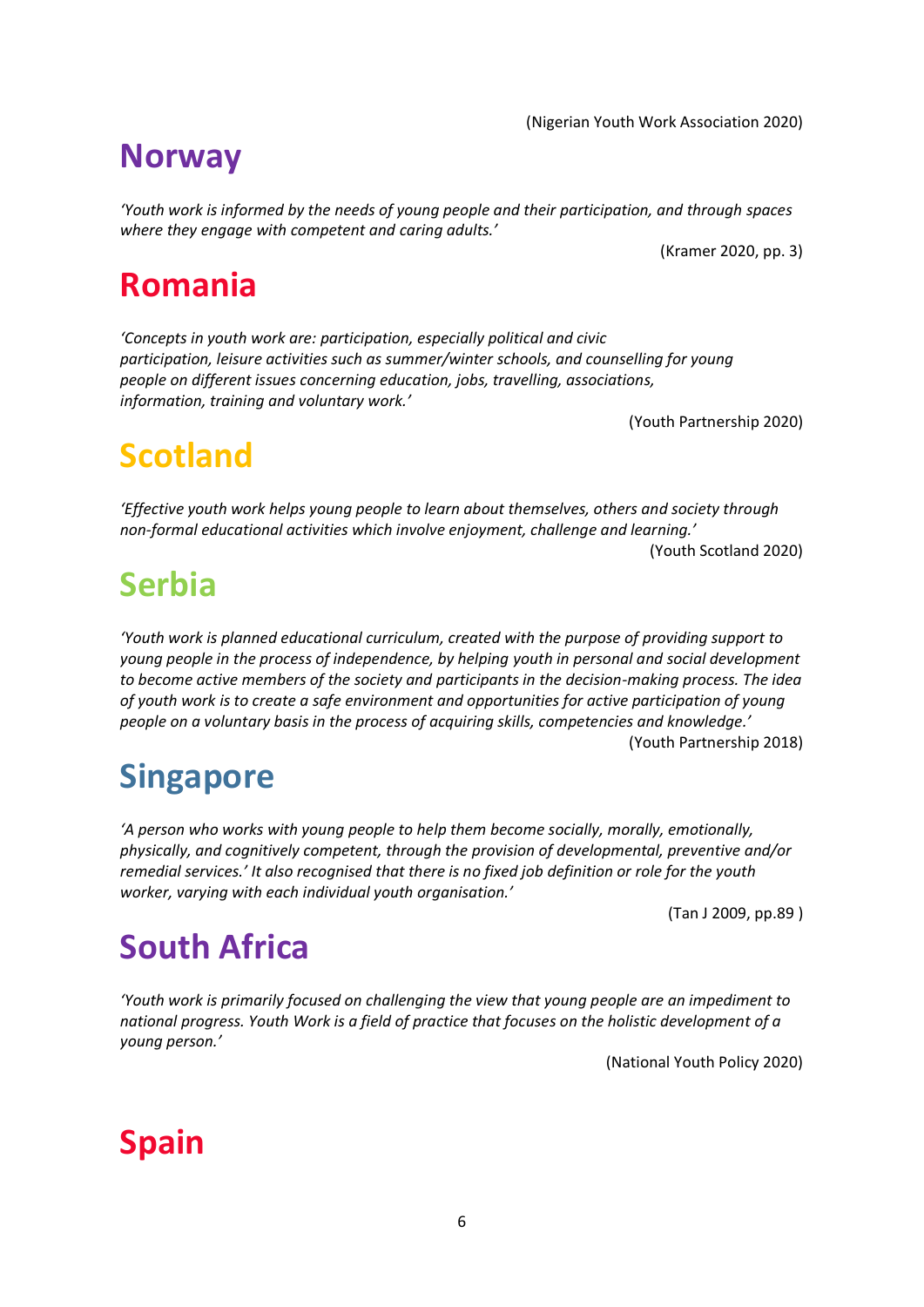*'Youth work is to strengthen the participation and integration of young people in different spheres of society as citizens with full rights.'*

(Youth Partnership 2020)

# **Sri Lanka**

*'Appropriate processes conducted by youth workers with the active and willing participation of young people that enables and empowers them through ensuring their emotional, social, ethical, intellectual and physical development, in a caring and secure environment'*

(Professional Youth Work Association 2018)

# **Sweden**

*'Youth work in Sweden takes an inclusive position, aiming for to reach all young people, from a positive standing point where they are seen as carriers of resources and possibilities'*

(European Commission 2020b)

#### **Wales**

*'The aim of youth work is to enable young people to develop holistically, working with them to facilitate their personal, social and educational development, to enable them to develop their voice, influence and place in society and to reach their full potential.'*

(National Occupational Standards 2014)

# **Zambia**

*'Youth work is a profession committed to serve young people in their struggle for agency in Their own lives and inclusion in the common wealth of their society. We are engaged with the environments in which they live, walking alongside them in their journey towards full citizenship and participation, working towards clearing the barriers that they face, and advocating for social change where this is needed.'*

(Zambia Youth Workers Association 2013)

# **Zimbabwe**

*'Full participation of young people in sustainable development through advocacy and capacity building of youth and youth organizations in Zimbabwe.'*

(Youth Empowerment and Transformation Trust 2020)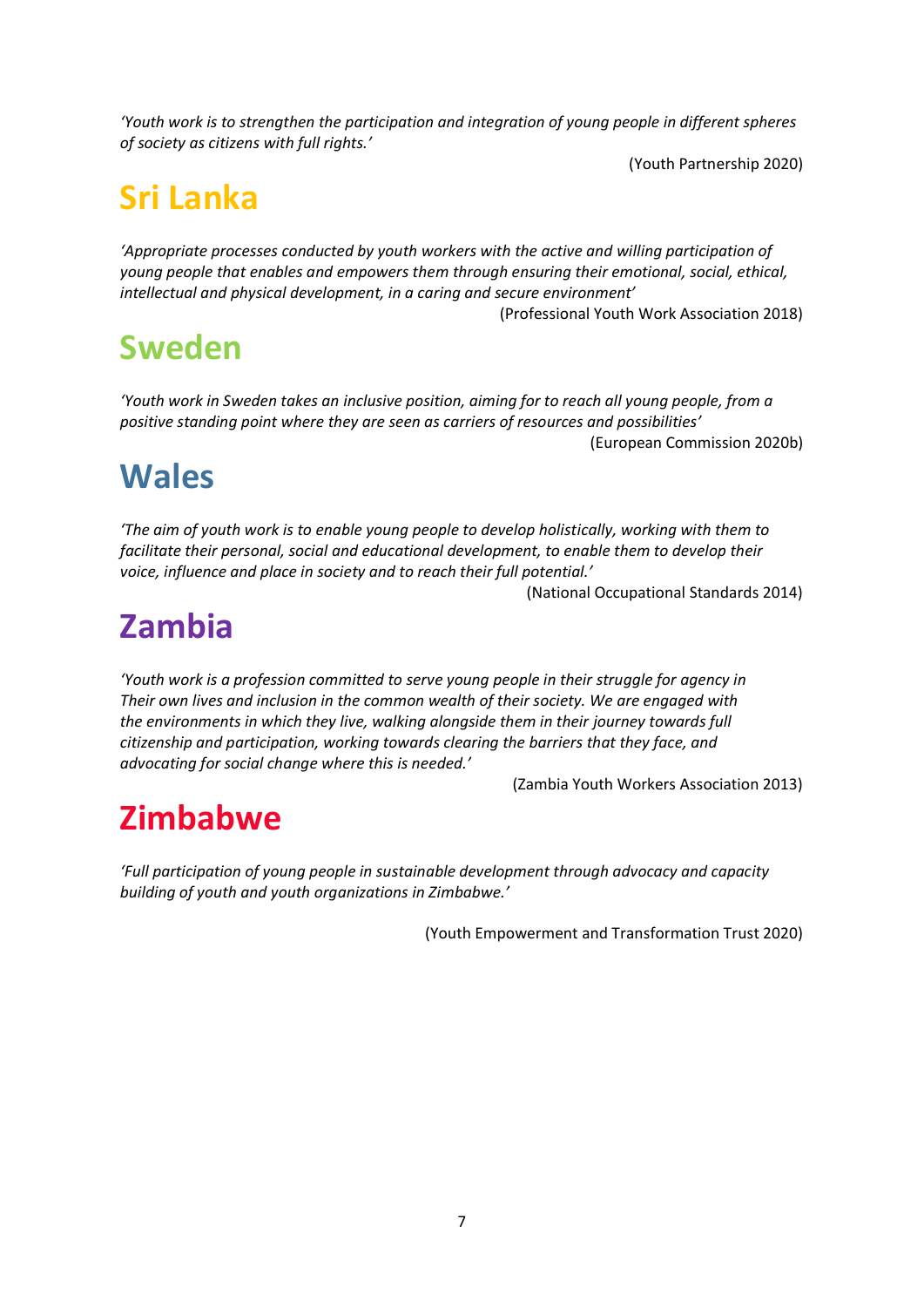#### References

Abdullah L n.d., *Professionalism in youth work: Raising the Bar of Excellence* Department of Professional Development and Continuing Education, University Putra Malaysia

AraTaiohi 2020, *Definition of youth work*, AraTaiohi, New Zealand, viewed 8th April 2020, < https://arataiohi.org.nz/career/code-of-ethics/definition-of-youth-work/>

Australian Youth Affairs Coalition (AYAC) 2013, *The national definition of youth work Australia* Australian Youth Affairs Coalition, New South Wales, viewed 29<sup>th</sup> March 2020, <https://ayac.org.au/projects/youth-work-definition-2.html>

Council of Canadian Child and Youth Care Associations (CCCYCA) 2020, *Scope of practice*, Council of Canadian Child and Youth Care Associations, viewed 3 June 2020, <https://cyccanada.org/index.php/scope-of-practice/>

Council of Europe 2020, *Youth work*, Council of Europe, France viewed 1st April 2020, <https://www.coe.int/en/web/youth/youth-work>

The Commonwealth 2020, *Youth work in the commonwealth*, Commonwealth Secretariat, London UK, viewed 29<sup>th</sup> March 2020,

<https://thecommonwealth.org/sites/default/files/events/documents/YouthWorkintheCW\_978184 9291736.pdf>

European Commission 2020a, *Belgium (Flemish Community)*, EACEA National Policies Platform, European Commission, viewed 1<sup>st</sup> April 2020, <https://eacea.ec.europa.eu/home/nationalpolicies/en/content/youthwiki/10-youth-work-belgium-flemish-community-0>

European Commission 2020b, *Sweden*, EACEA National Policies Platform, European Commission, viewed 13th April 2020, <https://eacea.ec.europa.eu/national-policies/en/content/youthwiki/47 youth-work-foster-social-inclusion-sweden>

Finland Ministry of Education 2006, *Youth work and youth policy*, Finland, viewed 1st April 2020 <http://docplayer.net/22697991-Fact-sheets-youth-1-organisation-of-youth-work-2-organisation-ofyouth-policy-3-the-youth-act-4-financing-of-youth-work-and-policy.html>

Jamaica Professional Youth Work Association n.d., *Welcome to youth work Jamaica,* Jamaica Professional Youth Work Association, viewed 3 June 2020, <https://26d4864c-0076-4085-81c5 ba6e45f3c156.filesusr.com/ugd/e4dad1\_c9204f59060846ffb1ae8fe7235e4212.docx?dn=Welcome% 20to%20Youth%20Work.docx>

Kramer M 2020, *Country sheet on youth work in Norway,* EU Council of Youth Partnership, viewed 10 June 2020, <https://pjp-eu.coe.int/documents/42128013/58820665/Youth-work-Norway-2020.pdf/0b8eaf42-834c-f05f-d622-fd5c95ec7acd>

National Occupational Standards 2014, *Youth work*, National Occupational Standards, Wales, viewed 13th April 2020, <http://www.nya.org.uk/wp-content/uploads/2014/06/National-Occupation-Standards-for-Youth-Work.pdf>

National Youth Agency 2020, *'What is Youth Work'*, National Youth Agency, Leicester, England, viewed 22nd September 2020, <https://nya.org.uk/careers-youth-work/what-is-youth-work/>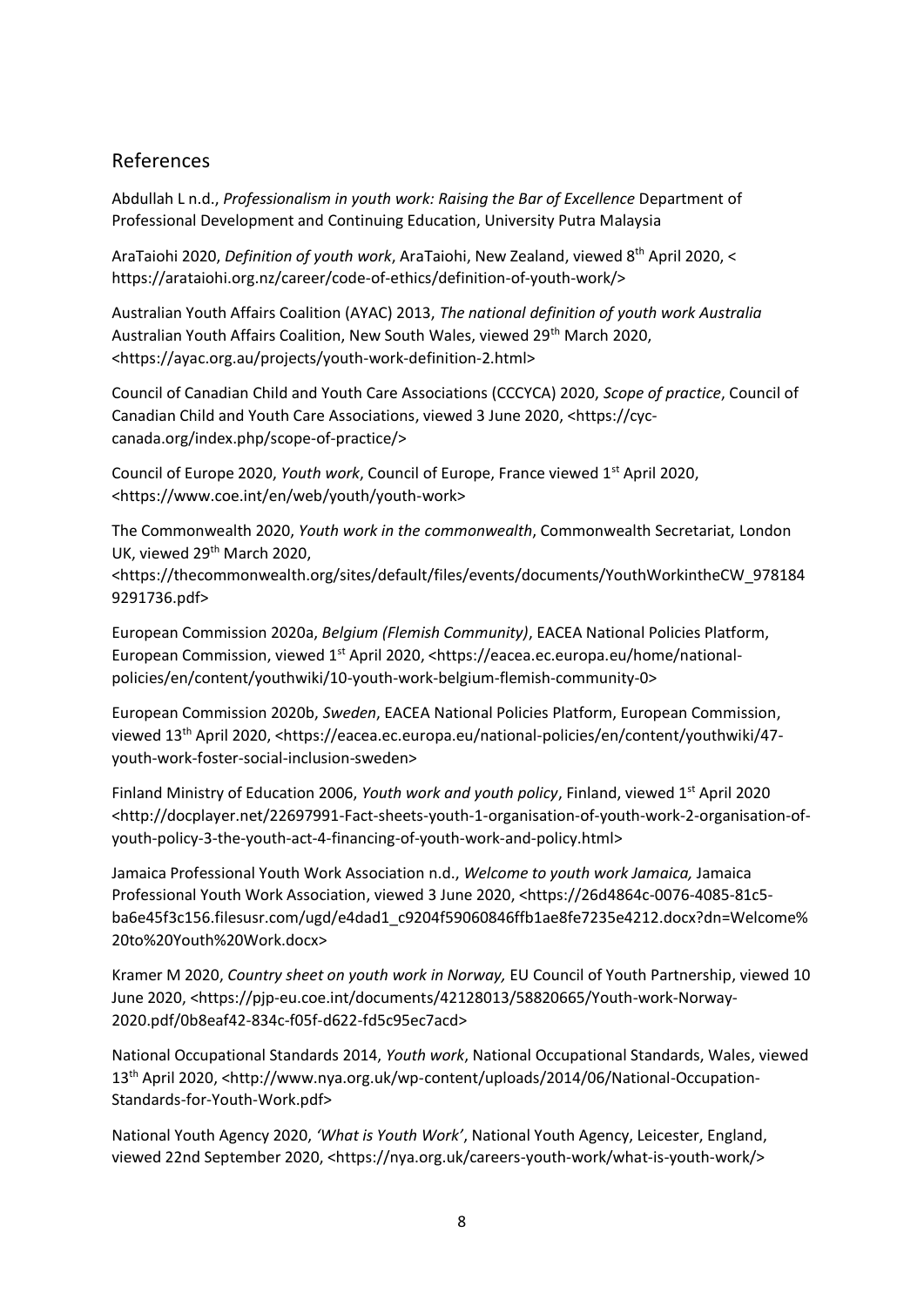National Youth Council of Ireland 2020, *What is youth work?*, National Youth Council of Ireland, Ireland, viewed 1<sup>st</sup> April 2020, <https://www.youth.ie/articles/what-is-youth-work/>

National Youth Council Singapore 2018, *Frequently asked questions*, Singapore Government, Singapore, viewed 9th April 2020, <https://www.nyc.gov.sg/en/faqs/>

Pravah 2020, *Our vision*, Pravah, New Delhi, viewed 13<sup>th</sup> April 2020. <https://pravah.org/pravah2/our-story/>

Petkovic S and Williamson H, 2015 *'Youth policy in Greece'* Council of Europe Publishing 2015

Professional Youth Work Association 2018, *Who are we?,* Professional Youth Workers Association, Sri Lanka, viewed 9th April 2020, <http://pywasrilanka.org/>

Republic of Estonia 2017, *Youth work*, Ministry of Education and Research, Republic of Estonia, Estonia, viewed 1st April 2020, <https://www.hm.ee/en/activities/youth/youth-work>

Republic of Kenya 2019, *Kenya youth development policy 2019,* Ministry of ICT, Innovation and Youth Affairs, State Department for Youth Affairs, Republic of Kenya, Nairobi, pp. 15, viewed 22 September 2020, <https://ict.go.ke/wp-content/uploads/2020/08/Kenya-Youth-Development-Policy-2019.pdf>

National Youth Policy 2020, *National youth policy 2015-2020,* The National Presidency of South Africa, viewed 9th April 2020, <http://www.thepresidency.gov.za/download/file/fid/58>

Tan J 2009, *Support for youth workers: Slipping on the social curve*, Institutional Knowledge at Singapore Management University, Singapore Management University, Singapore, viewed 1st September 2020,

<https://ink.library.smu.edu.sg/cgi/viewcontent.cgi?article=1033&context=lien\_research>

Teuma, M & Zammit J 2019, *Country sheet on youth work in Malta,* EU Council of Youth Partnership, viewed 3 June 2020, <https://pjp-eu.coe.int/documents/42128013/47262610/YW-Country+sheet-MALTA.pdf/39340ab7-5aa9-c572-1add-f5fb5a5e399a>

Youth Empowerment and Transformation Trust 2020, *Who We Are,* Youth Empowerment and Transformation Trust, Zimbabwe, viewed 14th April 2020, <https://yett.org/overview/>

Youth Scotland 2020, *What is youth work?,* Youth Work Essentials, Youth Scotland, Scotland viewed 13th April 2020, <http://www.youthworkessentials.org/up-running/what-is-youth-work.aspx>

Youth Partnership 2020, *Spain - The socio-economic scope of youth work in Europe,* European Union & Council of Europe, viewed 14th April 2020, <https://pjp-

eu.coe.int/documents/42128013/47261821/Youth\_Work\_Spain.pdf/a4dc5269-8bc1-48ab-b18d-7f5be9cfc657>

Youth Partnership 2020, *Romania – The socio-economic scope of youth work in Europe,* European Union & Council of Europe, viewed 14<sup>th</sup> April 2020, <https://pjpeu.coe.int/documents/42128013/47261821/Youth\_Work\_Romania.pdf/ebb774f2-4207-495c-8ee7 bf9393e8b724>

Youth Partnership 2018, *Country sheet on youth in Serbia,* European Union & Council of Europe, viewed 13th April 2020, <https://pjp-

eu.coe.int/documents/42128013/47262550/Serbia\_country\_sheet\_youth\_work.pdf/b11d835b-2450-fa51-4da0-e9bda10ab0eb>